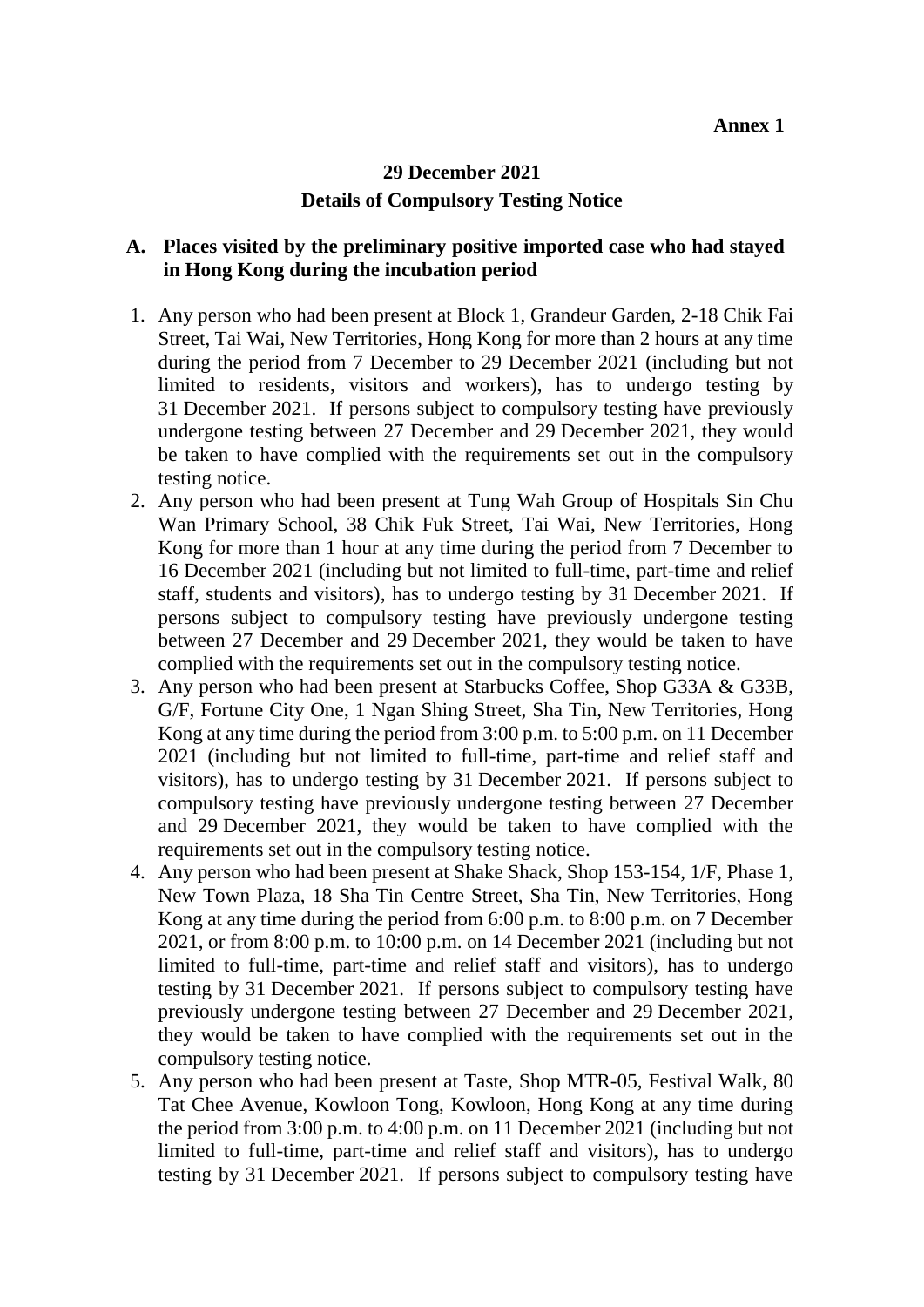previously undergone testing between 27 December and 29 December 2021, they would be taken to have complied with the requirements set out in the compulsory testing notice.

## **B. Specified premises under additional testing**

- 1. Any person who had been present at Café de Coral, Shop A on 1/F, Flat 6 on 2/F and Flat Roof, Foo Tat Building, 50 Soy Street, Mong Kok, Kowloon, Hong Kong at any time during the period from 12:30 p.m. to 1:30 p.m. on 10 December 2021 (including but not limited to full-time, part-time and relief staff and visitors), has to undergo testing by 31 December 2021. If persons subject to compulsory testing have previously undergone testing between 27 December and 29 December 2021, they would be taken to have complied with the requirements set out in the compulsory testing notice.
- 2. Any person who had been present at Red Tea, G/F, 498–500 Nathan Road, Yau Ma Tei, Kowloon, Hong Kong at any time during the period from 2:00 p.m. to 3:00 p.m. on 9 December 2021 (including but not limited to full-time, part-time and relief staff and visitors), has to undergo testing by 31 December 2021. If persons subject to compulsory testing have previously undergone testing between 27 December and 29 December 2021, they would be taken to have complied with the requirements set out in the compulsory testing notice.
- 3. Any person who had been present at Cathay Pacific City, 8 Scenic Road, Chek Lap Kok, Lantau Island, New Territories, Hong Kong for more than 1 hour at any time during the period from 26 November to 16 December 2021 (including but not limited to full-time, part-time and relief staff and visitors), has to undergo testing by 31 December 2021. If persons subject to compulsory testing have previously undergone testing between 27 December and 29 December 2021, they would be taken to have complied with the requirements set out in the compulsory testing notice.
- 4. Any person who had been present at mobile specimen collection station (MacPherson Playground), 59 Sai Yee Street, Mong Kok, Kowloon, Hong Kong at any time during the period from 7:00 p.m. to 8:00 p.m. on 15 December 2021 (including but not limited to full-time, part-time and relief staff and visitors), has to undergo testing by 31 December 2021. If persons subject to compulsory testing have previously undergone testing between 27 December and 29 December 2021, they would be taken to have complied with the requirements set out in the compulsory testing notice.
- 5. Any person who had been present at G/F, 9 Tung Fong Street, Yau Ma Tei, Kowloon, Hong Kong at any time during the period from 2:00 p.m. to 3:00 p.m. on 15 December 2021 (including but not limited to full-time, part-time and relief staff and visitors), has to undergo testing by 31 December 2021. If persons subject to compulsory testing have previously undergone testing between 27 December and 29 December 2021, they would be taken to have complied with the requirements set out in the compulsory testing notice.
- 6. Any person who had taken any of the Long Win buses running on route